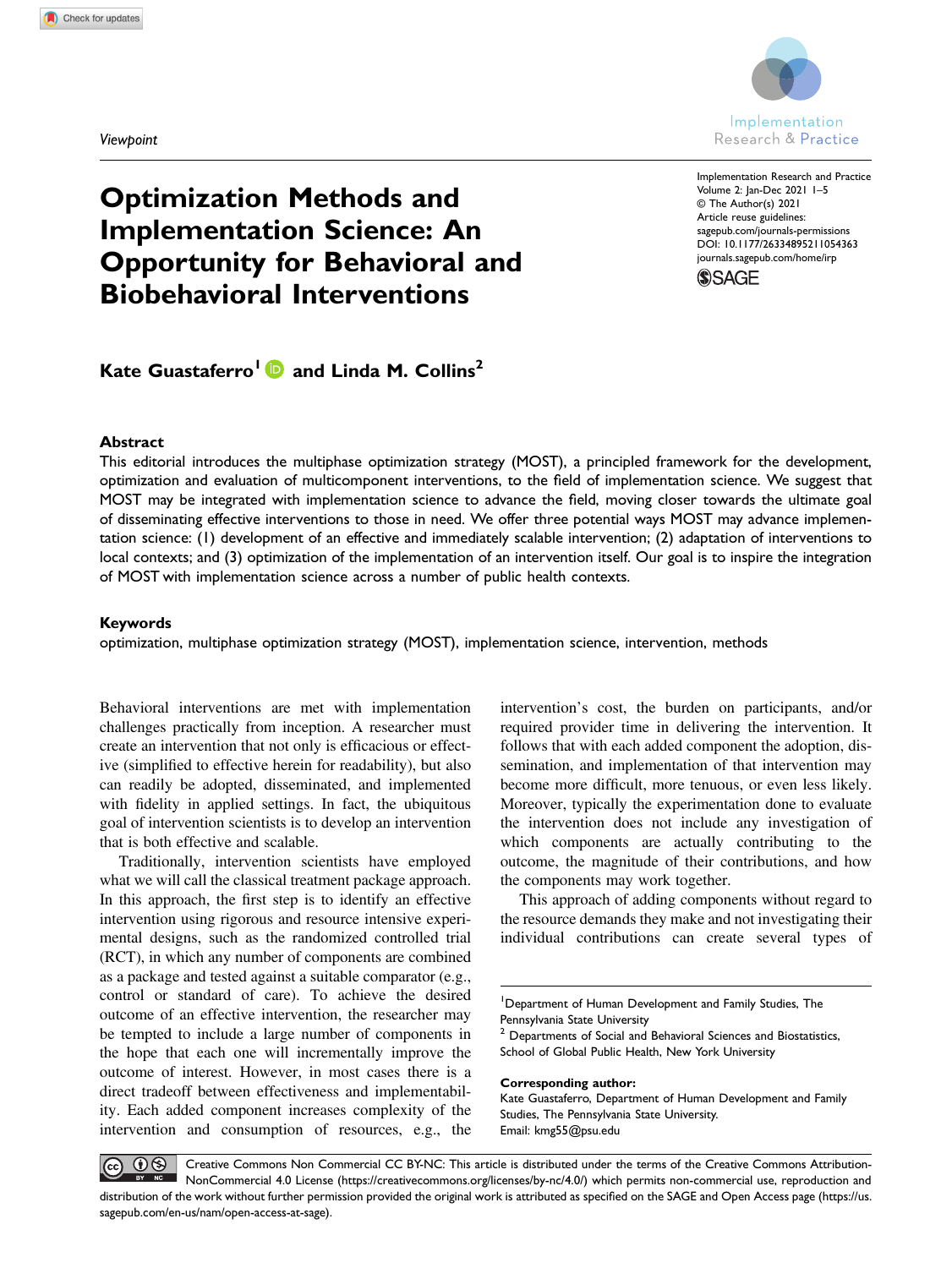problems for implementation science. First, it is likely that one or more of the many components included in the intervention are not having a detectable effect on the outcome and thus are extraneous. In our experience, the intervention science field has to date paid relatively little attention to whether or not an intervention contains extraneous components. Yet the inclusion of even one extraneous component may have an immediate deleterious impact on implementation, because that component is using resources without returning a benefit to participants and/or stakeholders.

Second, if the level of resources required to deliver the intervention as designed exceeds the resources available in a particular setting, it may be necessary to sacrifice one or more of the components to make the intervention affordable or to respond to other local constraints. It is this process that poses the greatest threat to the implementation fidelity of an evidence-based intervention (Carroll et al., 2007). When the performance of individual components is unknown, it is unclear which can be removed with the least impact on effectiveness. The components selected for removal may be largely responsible for any effect observed in the RCT, and as a result the revised intervention is less effective or even ineffective.

Third, if the individual and combined contributions of components are never estimated, there is little opportunity to grow understanding about what does and does not work, and about what variables are mediating and moderating component effects. This makes it difficult for the field to develop sophisticated theory and establish a coherent base of scientific knowledge, both of which are essential for successful adaptation of interventions to local circumstances and incremental improvement of interventions over time.

What if instead researchers routinely assessed the effectiveness of individual intervention components? What if the researcher could use this information to explicitly manage the tradeoff between effectiveness and the need to work within implementation constraints? What if the design of interventions could be responsive in a principled manner to constraints on local resources? The multiphase optimization strategy (MOST) is a principled framework for the development, optimization and evaluation of multicomponent interventions. Using MOST, a researcher is able to strategically balance effectiveness with implementation constraints such as affordability, scalability, and efficiency. The purpose of this editorial is to introduce MOST to the field of implementation science and to inspire the integration of MOST and implementation science across a number of public health topics including mental health, substance use or other addictive behaviors.

# A brief Introduction to MOST

Informed by principles from the fields of engineering, behavioral science, and health economics, MOST is a framework for not only the development and evaluation of multicomponent behavioral, biobehavioral, and biomedical interventions, but also optimization of these interventions (Collins, 2018). The process of optimization is designed to achieve intervention EASE. EASE refers to the strategic balance of Effectiveness against Affordability (i.e., degree to which the intervention produces a good outcome without exceeding budgetary constraints), Scalability (i.e., the degree to which an intervention can be implemented exactly as it was evaluated, with no need for ad hoc modifications), and Efficiency (i.e., the degree to which the intervention is comprised of only components that actively and positively contribute to the outcome of interest). In this section we provide a brief overview of the three phases of MOST: preparation, optimization, and evaluation. For a comprehensive introduction to the MOST framework, readers are referred to Collins (2018).

The preparation phase lays the groundwork for optimization. The researcher uses theory and empirical literature to identify candidate components hypothesized to have a desirable effect on the outcome of interest, typically through a mediator or chain of mediators. The conceptual model expresses the way in which each intervention component is hypothesized to affect behavior leading to the desired outcome. To learn more about the development of a empirically and theoretically derived conceptual model, we refer readers to two applied examples in the fields of HIV/AIDS prevention (Collins et al., 2016) and STI prevention (Kugler et al., 2018). At this point, the researcher may consider conducting pilot studies to ascertain the acceptability or feasibility of components prior to experimentation in a larger trial. Lastly, the researcher will specify the *optimization objective* which defines the how Effectiveness will be balanced against Affordability, Scalability, and Efficiency in a particular application of MOST. It is here that constraints considered via ad hoc modifications in the traditional intervention development approach can actually be accommodated in the design of the intervention. Example optimization objectives include "Most effective for under \$400 per person" and "Most effective that can be delivered in under one hour."

Next, in the optimization phase, the intervention components are subjected to a rigorous randomized experiment (i.e., the optimization trial) designed to determine the contribution of each component on the outcome of interest and how components perform in the presence (and absence) of one another (i.e., the interaction between components). The optimization trial most commonly uses some variation of the efficient factorial experimental design to address these questions (see Collins et al., 2009). In contrast to the RCT, the optimization trial is not designed to assess the effectiveness of the intervention as a package, but rather to determine which components produce a detectable effect on the outcome, and to provide information useful in determining which set of components best satisfies the optimization objective. Once the optimization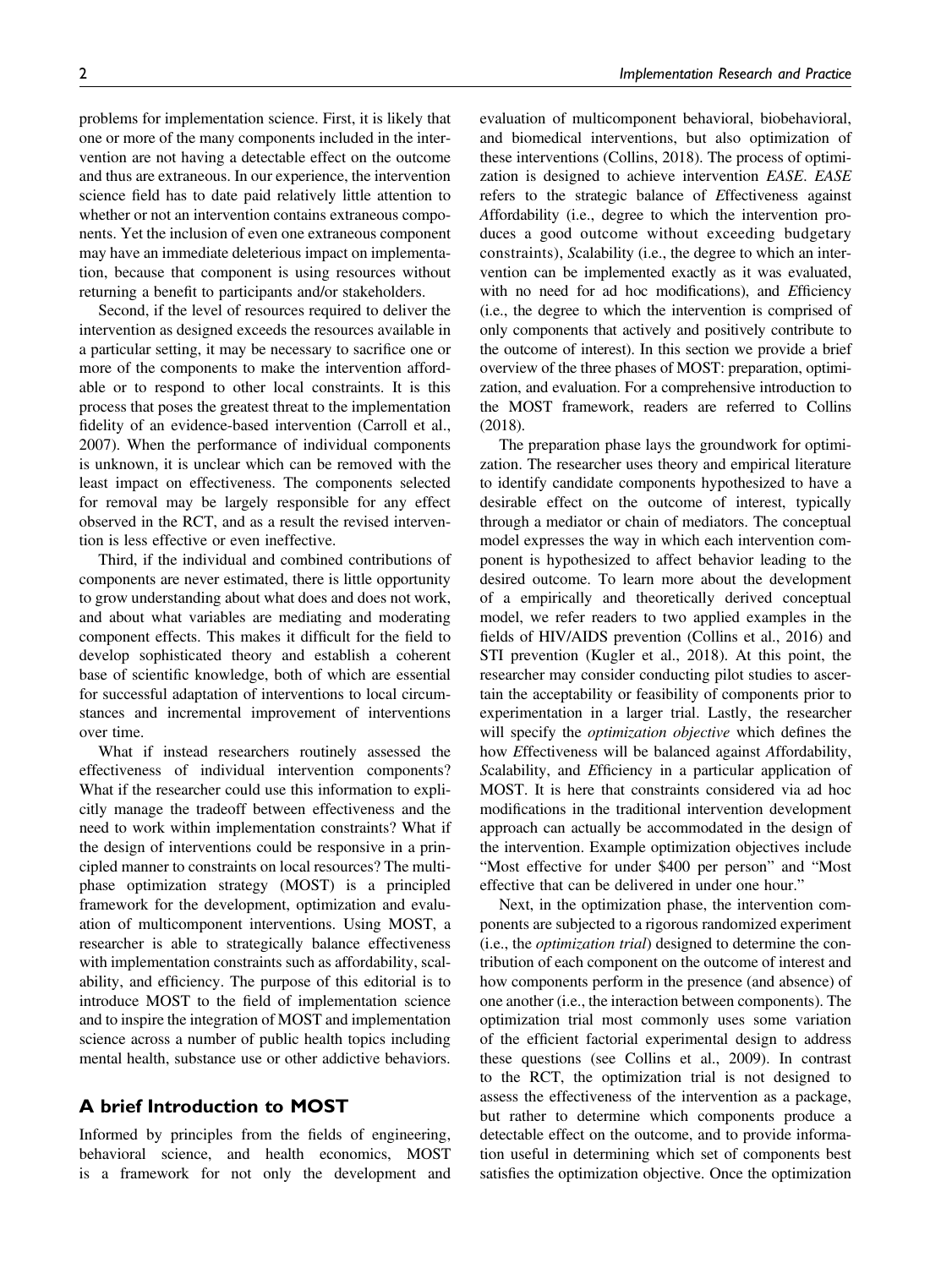trial has been conducted, the results, along with the specified optimization objective, can form the basis for making decisions about which components to include in the optimized intervention. The set of components that satisfies the optimization objective is ultimately compared to a suitable control in the evaluation phase of MOST, in an RCT. At the end of a cycle of MOST, the researcher has an intervention that moves closer to balancing Effectiveness with implementation constraints imposed by the need for Affordability, Scalability, and/or Efficiency.

# MOST and the goals of implementation science

We offer three ways MOST could potentially advance implementation science. First, as described above, MOST can be applied with the objective of producing interventions that are already implementable and, thus, scalable when they are brought to evaluation in an RCT. MOST enables the researcher to optimize an intervention so that it is as efficacious as possible within the constraints of an implementation setting. For example, consider the development and optimization of a smoking cessation intervention for delivery in emergency departments. The researcher could begin by interviewing emergency department staff to determine what are the important constraints on implementation. Suppose staff say the main concern is constraints on staff time in busy emergency department settings, and the upper limit on available time averages about ten minutes. Then the optimization objective could be to identify which subset of components being examined produces the best expected outcome without exceeding an upper limit of ten minutes of staff time required. Of course, the success of such an approach hinges on a realistic assessment of the constraints that define scalability. If the main consideration is in fact staff time, and ten minutes is an accurate upper limit, then the intervention produced using this approach would be immediately implementable and scalable. It is possible that there is no combination of the components being examined that can produce a detectable effect without requiring more than ten minutes of staff time. If this turns out to be the case, the researchers will need to return to the preparation phase of MOST to reconsider the conceptual model and identify some new intervention components. Fortunately, this is not a return to "square one," because they will know from the results of the optimization trial whether any of the components will be worth retaining, and which ones should be revised or possibly discarded.

Second, MOST can be applied to help with some aspects of adapting interventions to local contexts. Suppose the emergency department based smoking cessation intervention is to be implemented widely across the nation. Emergency departments may differ considerably in the number of staff, how busy they are, and how much time they can spare to deliver the intervention; or

they may differ in the levels of other resources. This kind of heterogeneity may suggest that the optimization objective will be different in different hospitals. If it can be assumed that the results of the optimization trial generalize across all of these hospitals (the same assumption that would be considered with respect to the results of an RCT), then the same data can be used to optimize interventions according to the optimization objectives most relevant to each setting. For example, perhaps a particularly well-staffed emergency department can spare as much as 15 min of staff time for intervention delivery. As another example, perhaps for a different emergency department staff time is ample but funds to support delivery of certain components, e.g. nicotine replacement therapy, are limited. It is straightforward to show that this kind of adaptation to local resource levels is not simply a matter of identifying a "Cadillac" intervention and removing one component here and two more there (Collins, 2018). Rather, different locations may be best served by interventions made up of partially non-overlapping subsets of components.

Third, MOST can be used to optimize implementation (or dissemination) of an intervention itself. This is likely to be most useful if implementation can be considered a kind of wrap-around intervention, distinct from the core intervention, with its own components and component levels. An optimization trial can be undertaken to assess the performance of individual components of implementation, and then to identify the optimized implementation procedure based on the optimization objective and the results of the trial. Like all intervention optimization, this approach requires a detailed conceptual model at the outset, in this case a model of the factors resulting in effective implementation. In some cases, important outcomes will be defined at an aggregate level, such as at the hospital, church, medical practice, physician, or classroom teacher level. This may require the use of multilevel optimization trial designs (Nahum-Shani et al., 2018). As is common in all research on aggregate units, achieving the desired level of statistical power may be challenging, but the efficiency of the factorial experimental design or variations thereof (e.g., Sequential Multiple Assignment Randomized Trial; SMART) may offset this to an extent. Interested readers are referred to applied examples in optimizing implementation activities in a smoking cessation program (Fernandez et al., 2020) as well as mental health programs implemented in schools (Kilbourne et al., 2018), the Veteran's Health Administration (Kilbourne et al., 2013), and community-based outpatient clinics (Kilbourne et al., 2014).

# The future of implementation science and MOST

The field of implementation science has made a concerted effort in the past few decades to improve upon the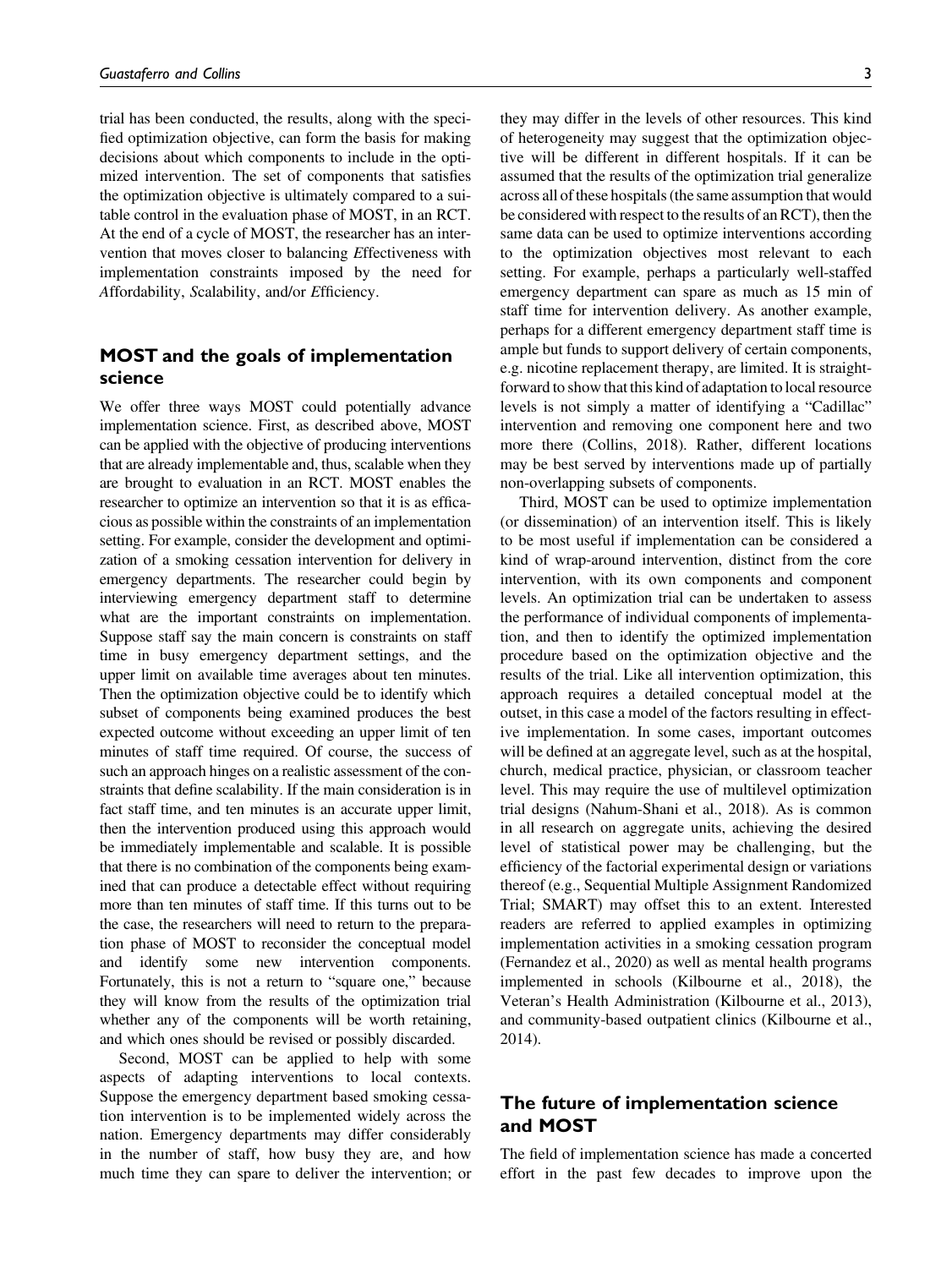traditional approach to intervention development. It is increasingly acknowledged that researchers should consider implementability as they develop an intervention. First, because the RCT setting often does not reflect the applied setting, implementation science has encouraged the use of hybrid effectiveness-implementation experimental designs (Landes et al., 2020). Hybrid designs adopt a dual focus on clinical effectiveness and implementation with the goal of accelerating the translational process from research to practice (Curran et al., 2012). Second, the field has developed a plethora of frameworks, including but not limited to the Consolidated Framework for Implementation Research (Damschroder et al., 2009), RE-AIM (Glasgow et al., 2019), and EPIS (Aarons et al., 2011), which seek to better understand the contexts in which interventions are implemented or mechanisms by which an intervention may be implemented. Though these frameworks certainly address some of the complexities of the goals of implementation science and increase the potential for translation, the need to empirically improve the effectiveness of an intervention while balancing implementation constraints remains.

In this editorial, we have proposed that the integration of MOST with implementation science has the potential to considerably advance the field by providing a framework for achieving the desired balance of effectiveness and implementability. We view MOST as complementary to hybrid effectiveness-implementation designs and implementation frameworks. We look forward to seeing the ways in which MOST may be integrated with these (and other) aspects of implementation science. We offered three concrete ways in which we believe MOST can be used to advance implementation science; more may emerge in the future because this remains an open area of research. MOST has been, and continues to be, applied across a number of public health priorities of interest to the Implementation Research and Practice audience related to mental health, substance use or other addictive behaviors including smoking cessation (e.g., Piper et al., 2016), weight loss (e.g., Spring et al., 2020), HIV (e.g., Caldwell et al., 2012; Gwadz et al., 2017), the prevention of sexually transmitted infections (STI; Tanner et al., 2021; Wyrick et al., 2020), positive emotions among highrisk cardiac patients (Celano et al., 2018; Huffman et al., 2017) and depression among college students (Uwatoko et al., 2018; Watkins et al., 2016). We hope these ideas help to inspire a new generation of optimized interventions that move closer to achieving public health impact. We encourage others to share their ideas and strategies for integrating optimization and implementation science through this call for papers:

We encourage others to share their ideas and strategies for integrating optimization and implementation science through this call for papers: [https://journals.sagepub.com/](https://journals.sagepub.com/page/irp/collections/intervention-optimisation-cfp.) [page/irp/collections/intervention-optimisation-cfp.](https://journals.sagepub.com/page/irp/collections/intervention-optimisation-cfp.)

## Declaration of Conflicting Interests

The author(s) declared no potential conflicts of interest with respect to the research, authorship, and/or publication of this article.

#### Funding

This work was supported by the Eunice Kennedy Shriver National Institute of Child Health and Human Development (HD089922) and the National Institute of Drug Abuse (DA049699). The content of this work is solely the responsibility of the authors and does not necessarily represent the official views of the National Institutes of Health.

## ORCID iD

Kate Guastaferro **b** <https://orcid.org/0000-0002-5616-9708>

### **References**

- Aarons, G. A., Hurlburt, M., & Horwitz, S. M. (2011). Advancing a conceptual model of evidence-based practice implementation in public service sectors. Administration and Policy in Mental Health and Mental Health Services Research, 38(1), 4–23.<https://doi.org/10.1007/s10488-010-0327-7>
- Caldwell, L. L., Smith, E. A., Collins, L. M., Graham, J. W., Lai, M., Wegner, L., Vergnani, T., Matthews, C., & Jacobs, J. (2012). Translational research in South Africa: Evaluating implementation quality using a factorial design. Child & Youth Care Forum, 41(2), 119–136. [https://doi.org/10.1007/](https://doi.org/10.1007/s10566-011-9164-4) [s10566-011-9164-4](https://doi.org/10.1007/s10566-011-9164-4)
- Carroll, C., Patterson, M., Wood, S., Booth, A., Rick, J., & Balain, S. (2007). A conceptual framework for implementation fidelity. *Implementation Science*, 2(1), 1-9. [https://doi.](https://doi.org/10.1186/1748-5908-2-40) [org/10.1186/1748-5908-2-40](https://doi.org/10.1186/1748-5908-2-40)
- Celano, C.M., Albanese, A.M., Millstein, R.A., Mastromaura, C.A., Chung, W.-J., Campbell, K.A., Legler, S.R., Park, E.R., Healy, B.C., Collins, L.M., Januzzi, J.L., & Huffman, J.C. (2018). Optimizing a positive psychology intervention to promote health behaviors following an acute coronary syndrome. Psychosomatic Medicine, 5(80), 526–534. [https://doi.](https://doi.org/10.1097/psy.0000000000000584) [org/10.1097/psy.0000000000000584](https://doi.org/10.1097/psy.0000000000000584)
- Collins, L. M. (2018). Optimization of behavioral, biobehavioral, and biomedical interventions: The multiphase optimization strategy (MOST). Springer.
- Collins, L. M., Dziak, J. J., & Li, R. (2009). Design of experiments with multiple independent variables: A resource management perspective on complete and reduced factorial designs. Psychological Methods, 14(3), 202–224. [https://doi.](https://doi.org/10.1037/a0015826) [org/10.1037/a0015826](https://doi.org/10.1037/a0015826)
- Collins, L. M., Kugler, K. C., & Gwadz, M. V. (2016). Optimization of multicomponent behavioral and biobehavioral interventions for the prevention and treatment of HIV/ AIDS. AIDS and Behavior, 20(1), 197–214. [https://doi.org/](https://doi.org/10.1007/s10461-015-1145-4) [10.1007/s10461-015-1145-4](https://doi.org/10.1007/s10461-015-1145-4)
- Curran, G. M., Bauer, M., Mittman, B., Pyne, J. M., & Stetler, C. (2012). Effectiveness-implementation hybrid designs: Combining elements of clinical effectiveness and implementation research to enhance public health impact. Medical CareCare, 50(3), 217–226. [https://doi.org/10.1097/MLR.](https://doi.org/10.1097/MLR.0b013e3182408812.Effectiveness-implementation) [0b013e3182408812.Effectiveness-implementation](https://doi.org/10.1097/MLR.0b013e3182408812.Effectiveness-implementation)